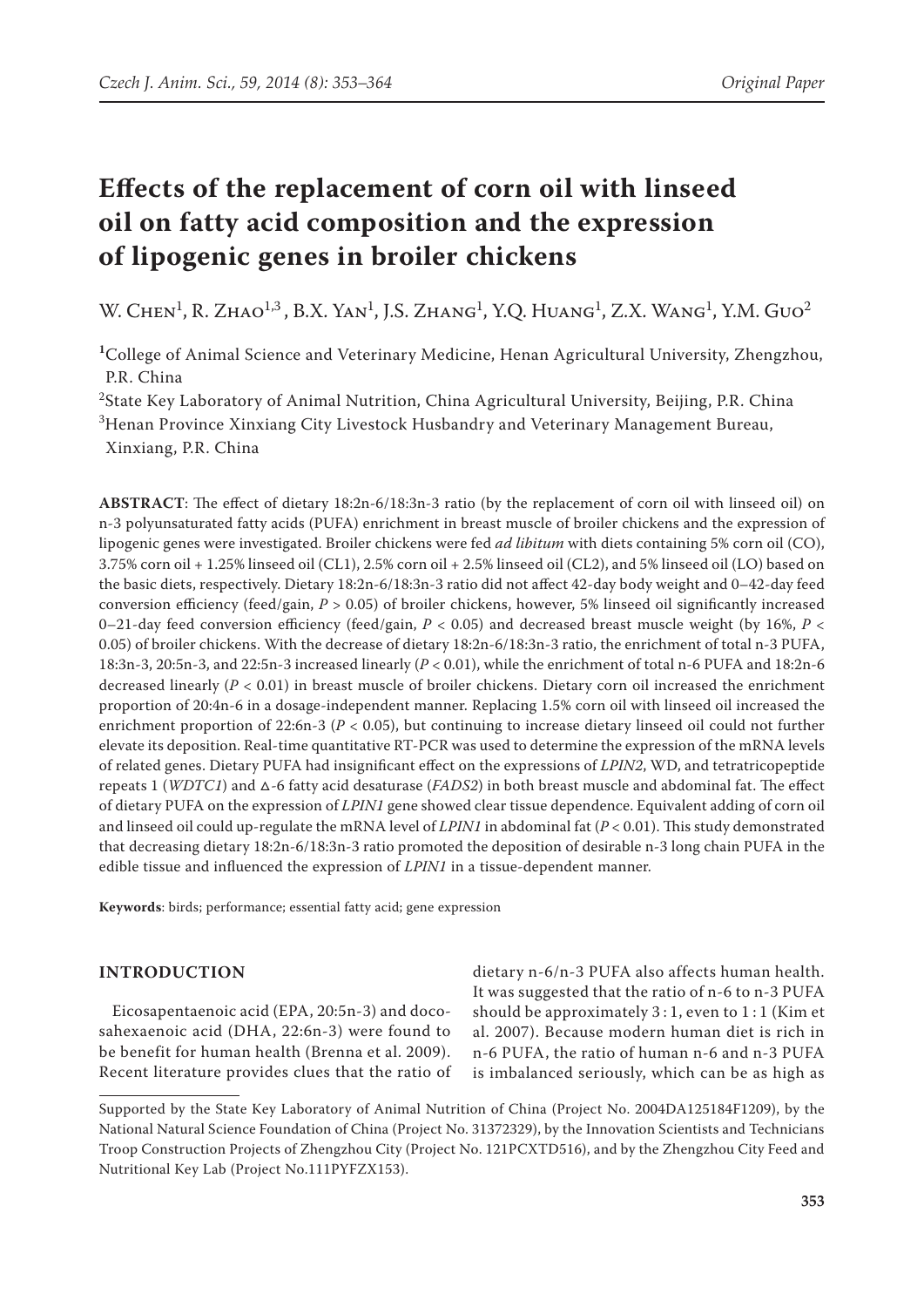15 : 1. It was found that the human dietary imbalance between n-6 and n-3 PUFA has led to the development of an adverse cardiovascular and metabolic disease (Toshimitsu et al. 2007), and contributed to the pathogenesis of non-alcoholic fatty liver disease. Therefore, interest has turned to the intake of specific fatty acids, notably n-6 and n-3 PUFA and their ratios, rather than total fat intake (Leitzmann et al. 2004) in recent years.

Dietary fatty acids are absorbed by monogastric animals and deposited in their tissues, n-6 and n-3 PUFAs are competitively metabolized by the same pathway (Luo et al. 2009). So, there is a considerable potential for the manipulation of the fatty acid profiles of poultry tissue by dietary means, thus to increase the supply of n-3 PUFA (especially EPA and DHA), and to regulate n-6/n-3 PUFA ratio to a level which is suitable for human consumption. It seems that both the type and the ratio of dietary oils affect the deposition of fatty acid in most animals (including chickens). So it is interesting to explore ways for increasing the conversion efficiency from alpha-linolenic acid (ALA, 18:3n-3) to EPA and DHA, and seeking suitable n-6/n-3 PUFA ratio in chickens.

Apart from being an important macronutrient, dietary fat has recently gained much prominence for its role in regulating gene expression in poultry (Royan et al. 2011; Zhang et al. 2011; Jing et al. 2013). *LPIN1*, *LPIN2*, *WDTC1*/*ADIPOSE*, and △-6 fatty acid desaturase (*FADS2*) were reported as lipid metabolism genes in human and mouse. *LPIN1* and *LPIN2* were the members of Lipin protein family, one novel family of  $Mg^{2+}$ -dependent phosphatidic acid phosphatases with bifunctional proteins that dephosphorylate phosphatidic acid to produce diacylglycerol and act in the nucleus to regulate gene expression in human and mouse (Reue and Zhang 2008). *WDTC1* is an evolutionarily conserved gene isolated from naturally occurring obese *Drosophila* homozygous for an adipose mutation, the homologous gene in mouse appears to inhibit the fat formation in a dosage-sensitive manner (Hader et al. 2003; Suh et al. 2007). *FADS2* gene is one member of the fatty acid desaturase gene family, a component of lipid metabolic pathway that converts human essential fatty acids including linoleic acid (LNA, 18:2n-6) and ALA (18:3n-3) into long chain (LC)-PUFA among species. It was reported that n-3 PUFA could reduce the *FADS2* expression in muscle of bull (Herdmann et al. 2010). The homologous genes for *LPIN1* (Wang et

al. 2012), *LPIN2*, *WDTC1*/*ADIPOSE* (Chen et al. 2010), and *FADS2* in chickens have been reported by our lab recently.

Corn oil is enriched with LNA (18:2n-6), while linseed oil is enriched with ALA (18:3n-3). Till now, a certain amount of reports on the effects of diet rich in n-3 PUFA, especially 18:3 ALA (by the replacement of corn oil with linseed oil), on the enrichment of fatty acid in broiler chickens have been found, studies about its effects on the expression of lipid related genes have been focused on human and mice while few data have been found on broilers. Our objective was to evaluate the effects of dietary corn oil replaced by linseed oil (with different ratio of 18:2n-6/18:3n-3 PUFA) on the growth performances, carcass traits, fatty acid profiles, and gene expressions of *LPIN1*, *LPIN2*, *WDTC1,* and *FADS2* in chickens. The study should help reveal the mechanism of fatty acid deposition in poultry meat by diets.

#### **MATERIAL AND METHODS**

*Birds, housing, and experimental design***.** The 240 female Cobb-500 broiler chickens at 1 day of age (body weight  $(BW) = 46 \pm 4$  g) were randomly allotted into four treatments (CO, CL1, CL2, and LO) with six replicates. The birds were raised in 24 cages (10 individuals per cage) under 24-hour light, standard temperature (33–35°C the first week, then decreasing by 2–3°C per week), humidity, and ventilation. Feed and water were provided *ad libitum*. The diets were formulated according to the broilers' requirements recommended by the NRC (1994) criteria (Table 1). CO, CL1, CL2, and LO diets contained 5% corn oil, 3.75% corn oil + 1.25% linseed oil, 2.5% corn oil + 2.5% linseed oil, and 5% linseed oil, respectively (Table 1). The BW of each broiler chicken and food consumption (per cage broilers) were recorded weekly. The fatty acid compositions of finisher diets were analyzed and listed in Table 2. The fatty acid composition of corn and linseed oil is presented in Table 3. The study was carried out according to the Henan Agricultural University Animal Care and Use Committee Guidelines.

*Measurements and sampling.* At day 42, 12 broiler chickens were randomly selected from each treatment (2 birds per replicate), weighed individually, and slaughtered. The heart, liver, breast muscle, leg muscle, and abdominal fat of broiler chickens were then rapidly removed and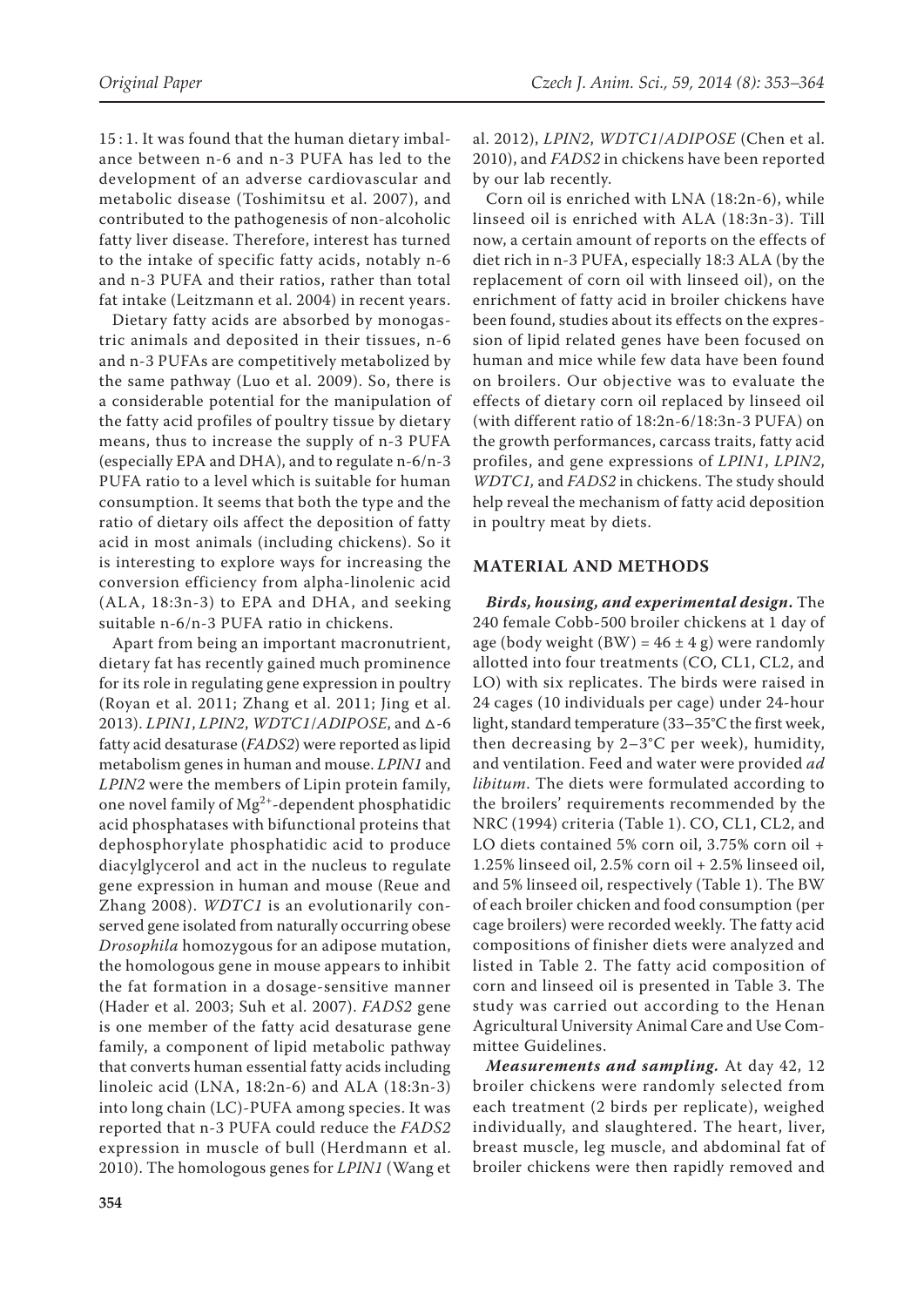| Ingredients/composition           | $\text{Starter}^1 \left( \% \right)$ | Finisher (%) |
|-----------------------------------|--------------------------------------|--------------|
| Ingredients                       |                                      |              |
| Corn                              | 52.30                                | 57.44        |
| Soybean meal (CP 48%)             | 35.41                                | 30.30        |
| Corn gluten meal (CP 60%)         |                                      | 0.5          |
| Variable oil <sup>2</sup>         | 5                                    | 5            |
| Fish meal                         | 3                                    | 3            |
| Dicalcium phosphate               | 1.55                                 | 1.26         |
| Limestone                         | 1.26                                 | 1.20         |
| Salt                              | 0.35                                 | 0.35         |
| DL-Methionine (98%)               | 0.14                                 | 0.05         |
| L-Lysine-HCl (78%)                | 0.03                                 |              |
| Choline chloride (60%)            | 0.26                                 | 0.20         |
| Vitamin premix <sup>3</sup>       | 0.20                                 | 0.20         |
| Trace mineral premix <sup>4</sup> | 0.50                                 | 0.50         |
| Total                             | 100                                  | 100          |
| Composition <sup>5</sup>          |                                      |              |
| ME (MJ/kg)                        | 12.61                                | 13.03        |
| CP                                | 21.5                                 | 20.0         |
| Crude fat                         | 7.65                                 | 7.77         |
| Lysine                            | 1.15                                 | 1.05         |
| $Met + Cys$                       | 0.90                                 | 0.72         |
| Ca                                | 1.00                                 | 0.92         |
| Available P                       | 0.45                                 | 0.40         |
| Analytical composition (%)        |                                      |              |
| CP                                | 21.40                                | 19.88        |
| Crude fat                         | 7.60                                 | 7.71         |
| $Met + Cys$                       | 0.88                                 | 0.73         |
| Ca                                | 0.98                                 | 0.90         |
| Available P                       | 0.44                                 | 0.41         |

Table 1. Ingredients and nutrient levels of the experimental diets (air-dry basis)

 $ME$  = metabolizable energy,  $CP$  = crude protein, Met = methionine, Cys = cystine

<sup>1</sup>starter diets, provided during weeks 0–3; finisher diets, provided during weeks 4–6

2 5% variable oil, for CO, CL1, CL2, and LO treatments was 5% corn oil, 3.75% corn oil + 1.25% linseed oil, 2.5% corn oil + 2.5% linseed oil, and 5% linseed oil, respectively

<sup>3</sup> provided per kg of diet: vitamin A 1500 IU, vitamin  $D_3$ 200 IU, vitamin E 10 mg, vitamin  $K<sub>3</sub> 0.5$  mg, thiamin 1.8 mg, riboflavin 3.6 mg, vitamin  $B_6$  3.5 mg, vitamin  $B_{12}$  25 µg, niacin 35 mg, folic acid 0.55 mg, biotin 0.2 mg, pantothenic acid 10 mg

<sup>4</sup> provided per kg of diet: 40 mg Zn (as  $\text{ZnSO}_4$ :7 $\text{H}_2\text{O}$ ), 60 mg  $Mn$  (as  $MnSO<sub>4</sub>$ -5H<sub>2</sub>O), 80 mg Fe (as FeSO<sub>4</sub>-7H<sub>2</sub>O), 10 mg Cu (as  $CuSO<sub>4</sub>·5H<sub>2</sub>O$ , 0.35 mg I (as KI), 0.15 mg Se (as Na<sub>2</sub>SeO<sub>3</sub>·5H<sub>2</sub>O) 5 nutritional composition was the calculated value

weighed. About 50 g breast muscle of each chicken was stored at −20°C for fatty acid analysis. About 10 g breast muscle (*pectoralis major*) and abdominal fat tissues were snap-frozen in liquid nitrogen and transferred to –80°C for RNA extraction, respectively.

*Fatty acid content.* Lipids were extracted from the diet (3 g) and breast muscle (20 g) samples using chloroform/methanol (1 : 1 vol/vol) by a modified method of Folch et al. (1957). Fatty acid methyl esters were prepared for gas chromatography determination using KOH/methanol (Luo et al. 2009).

The 6890N-5973 gas chromatograph-mass spectrometer (Agilent Technologies Inc., Wilmington, USA) equipped with a quadrupole mass spectrometer detector, a hydrogen flame ionization detector, and a quartz capillary chromatographic column HP-5MS (30 m  $\times$  0.25 mm  $\times$  0.25 µm) was used in this experiment. The injector and quadrupole mass spectrometer detector were kept at 250°C and 150°C, respectively. Nitrogen was used as carrier gas with a flow rate of 1.0 ml/min, split ratio was 1 : 10. The column was programmed as follows: 60°C for 3 min, increase to 260°C (4°C/min), and held constant for 50 min. The fatty acids were identified by comparing the area of the peaks with those of known standards (Sigma Chemical Co., St. Louis, USA).

*RNA isolation and cDNA synthesis***.** Total RNAs were extracted from *pectoralis major* and abdominal fat tissues of broiler chickens by using  $\mathbb{R}N\text{Aiso}^{\text{TM}}$  Plus (TaKaRa Biotechnology, Dalian, China). Total RNA concentration and purity were determined using a NanoVue<sup>™</sup> Plus spectrophotometer (GE Healthcare, Freiburg, Germany). The 2 μg total RNA was used to synthesize the cDNA using random hexamer primers with PrimeScript® RT reagent kit with gDNA Eraser (TaKaRa) according to the manufacturer's instructions. The synthesized first strand cDNA was stored at –20°C for use.

*Real-time quantitative RT-PCR (qRT-PCR).*  Taqman qRT-PCR was used to determine the expression of *LPIN1* (GenBank accession No. HM473175), *LPIN2* (GenBank accession No. JN012098), *WDTC1* (GenBank accession No. XM\_417728), and *FADS2* (GenBank accession No. EF636888.3). The *18S rRNA* (GenBank accession No. FM164514.1), *β-actin* (*ACTB*, GenBank accession No. L08165), and *GAPDH* (GenBank accession No. NM\_204305.1) were used as the internal controls. Primer sequences are listed in Table 4. The primers/probes for qRT-PCR were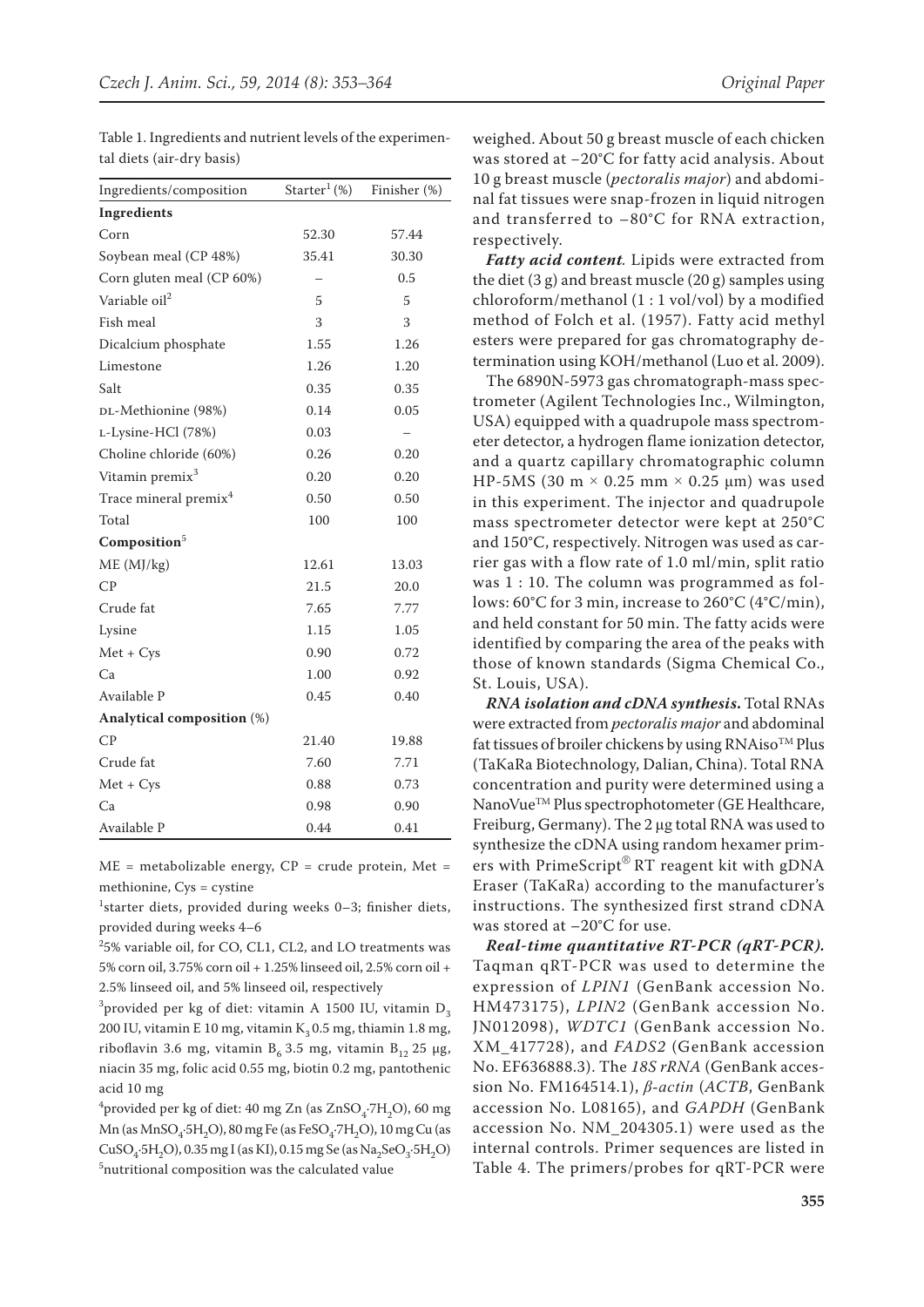| Items                 | CO <sup>2</sup> | CL1       | CL2    | LO       |
|-----------------------|-----------------|-----------|--------|----------|
| 14:0                  | 0.42            | 0.39      | 0.43   | 0.42     |
| 16:0                  | 18.02           | 18.95     | 17.34  | 16.05    |
| 17:0                  | 2.67            | 2.57      | 2.7    | 3.22     |
| 18:0                  | $2.6\,$         | 2.64      | 2.58   | 2.75     |
| $SFA^3$               | 23.71           | $24.55\,$ | 23.05  | 22.94    |
| 16:1                  | 0.35            | 0.33      | 0.38   | 0.35     |
| 18:1                  | 37.07           | 36.27     | 35.98  | 35.97    |
| 20:1                  | 2.24            | 2.15      | 2.3    | 2.14     |
| $\mathbf{MUPA}^4$     | 39.66           | 38.75     | 38.66  | 38.46    |
| 18:2 LNA              | 18.76           | 18.59     | 16.06  | 14.7     |
| 20:2                  | 1.43            | 1.56      | 1.64   | 1.72     |
| 20:3                  | 2.46            | 2.15      | 2.48   | 2.4      |
| 20:4 ARA              | 3.7             | 3.56      | 4.97   | 4.37     |
| n-6 PUFA <sup>5</sup> | 26.35           | 25.86     | 25.15  | 23.19    |
| 18:3 ALA              | $0.3\,$         | 1.22      | 3.57   | 5.46     |
| 20:5 EPA              | 1.57            | 1.49      | 1.41   | $1.55\,$ |
| 22:5 DPA              | 2.17            | 2.03      | 2.09   | 2.12     |
| 22:6 DHA              | 6.24            | 6.11      | 6.08   | 6.28     |
| n-3 PUFA <sup>6</sup> | 10.28           | 10.85     | 13.15  | 15.41    |
| $PUFA^7$              | 36.63           | 36.71     | 38.30  | 38.6     |
| Total fatty acid      | 100             | 100.01    | 100.01 | 100      |
| 18:2n-6/18:3n-3       | 62.53           | 15.24     | 4.49   | 2.69     |
| $n-6/n-3$ PUFA $8$    | 2.56            | 2.38      | 1.91   | 1.50     |

Table 2. Fatty acid composition (each fatty acid/total fatty acid; %) in finisher diets (measured value)<sup>1</sup>

1 considering the oil was added to the diets in the same pattern in starter and finisher diets, here only the fatty acid compositions of finisher diets were presented

 ${}^{2}CO = 5\%$  corn oil group, CL1 = 3.75% corn oil + 1.25% linseed oil group, CL2 = 2.5% corn oil + 2.5% linseed oil group, LO = 5% linseed oil group;  $n = 6$ 

 $3\Sigma14:0 + 16:0 + 17:0 + 18:0; 4\Sigma16:1 + 18:1 + 20:1; 5\Sigma18:2 + 20:2 + 20:3 + 20:4; 6\Sigma18:3 + 20:5 + 22:5 + 22:6; 7\Sigma n - 3$  PUFA + n-6 PUFA; <sup>8</sup>n-6 PUFA/n-3 PUFA

optimized according to the reference Gangisetty and Reddy (2009). The standard curve for each gene was constructed with purified PCR products generated using the specific primers of objective genes and reference genes. Purified PCR products were quantified using NanoVue<sup>TM</sup> Plus spectrophotometer (GE Healthcare) and serially diluted tenfold to span the range of predicted Ct values that would be obtained from experimental samples. The qRT-PCR was performed using the 7500 Real-Time PCR System (Applied Biosystems, Foster City, USA), in a total volume of  $25 \mu l$  with 1  $\mu l$  cDNA, 12.5 μl TaqMan Universal PCR Master mix (TaKaRa), 260nM of each specific forward and reverse primer, and 250nM TaqMan<sup>TM</sup> fluorescent probe. Each sample (including no template control) had three replications. For the unstable expression of *18S* 

*rRNA*, *ACTB,* and *GAPDH* genes among treatments, finally, we normalized gene expression based upon the constant amount of RNA and cDNA amplified. This method has been proposed to be the most reliable standardization of quantitative measurement of mRNA expression (Bustin 2002; Lkhagvadorj et al. 2010). For each gene, the relative mRNA level  $=$ average copy number for each treatment/the copy number for the treatment with the lowest average value among treatments (including breast muscle and abdominal fat tissues). The mRNA level for the treatment with the lowest average value was normalized to 1.

*Statistical analysis.* Data was analyzed using the SAS software (Statistical Analysis System, Version 8.0, 2000). General linear model I was used to analyze carcass traits including breast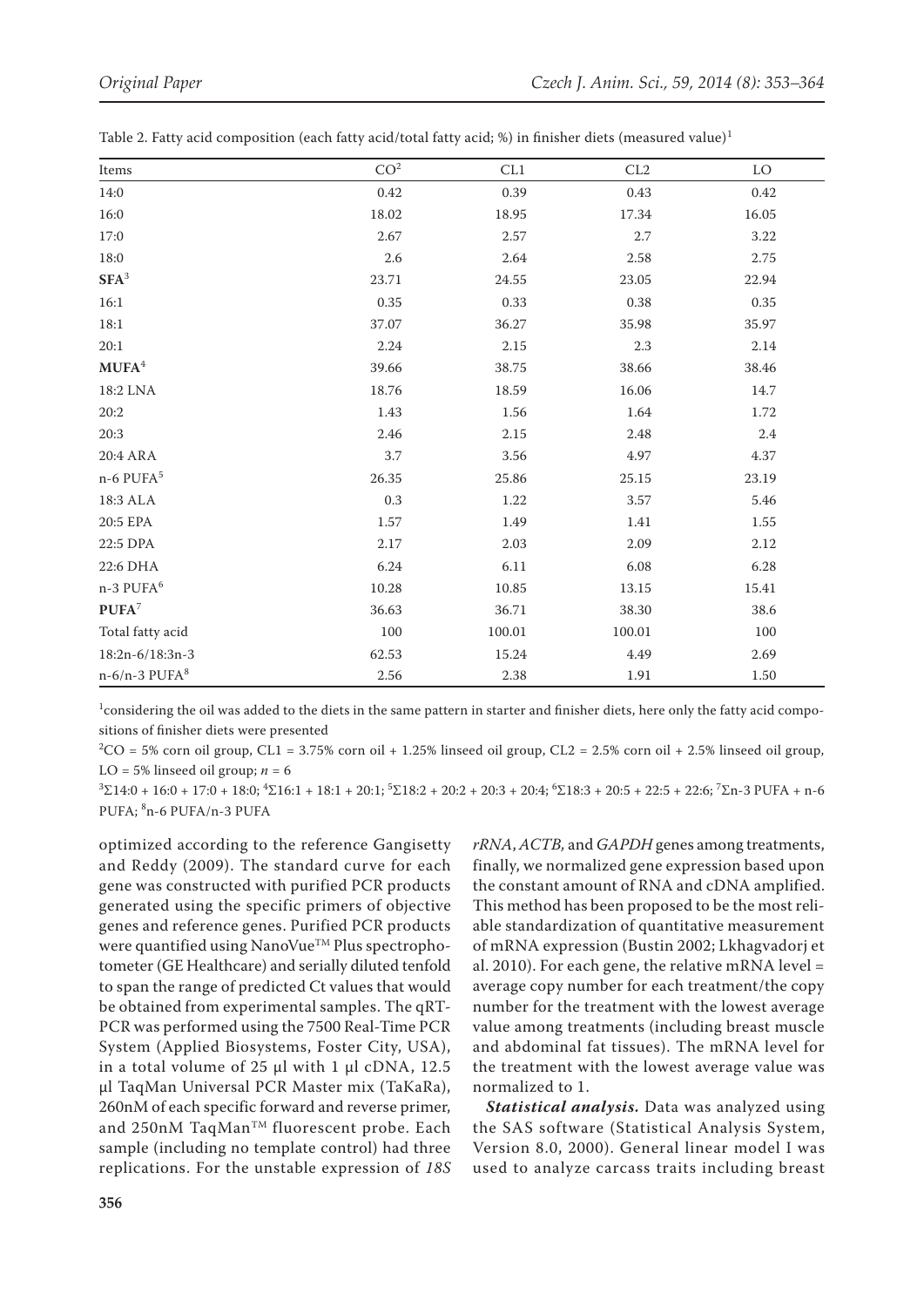Table 3. Sequences of primers and probes

| Gene                     | Sequences of primer and probe                                                                      | Product length (bp) |
|--------------------------|----------------------------------------------------------------------------------------------------|---------------------|
| <i>LPIN1</i> (HM473175)  | F: 5'GAGATGGATAACAATCAGGAG3'<br>R: 5'GAAGATACACTGCTGTCCAG3'<br>Probe: 5'CTGTCTACGTCCCCCATCCTGTCT3' | 140                 |
| LPIN2 (JN012098)         | F: 5'CCGGAATCAACCAAGATAAGC3'<br>R: 5'ATCAGAGCTGAGGATGACTC3'<br>Probe: 5'CTGGAACATCCCAGAACAGCTACC3' | 105                 |
| <i>WDTC1</i> (XM 417728) | F: 5'GGAGACTTGTTGGCCTCTG3'<br>R: 5'GAATGCGGCAAGAACTTGAC3'<br>Probe: 5'CCATTGTCTGGGATCCTCTGCACC3'   | 131                 |
| FADS2 (EF636888.3)       | F: 5'ATTGGACACCTTAAGGGTGC3'<br>R: 5'AGCATGTTCACATCTGGGTC3'<br>Probe: 5'CCATCGTCACTTCCAACATCACGC3'  | 104                 |
| 18S rRNA (FM165414.1)    | F: 5'GATCCATTGGAGGGCAAGTC3'<br>R: 5'CAGCTCGATCCCAAGATCC3'<br>Probe: 5'CAGCAGCCGCGGTAATTCCAGC3'     | 113                 |
| $ACTB$ (L08165)          | F: 5'AGAGAGAAGATGACACAGATC3'<br>R: 5'GTCCATCACAATACCAGTGG3'<br>Probe: 5'CCTTCAACACCCCAGCCATGTATG3' | 117                 |
| GAPDH (NM 204305.1)      | F: 5'TTGTCAGCAATGCATCGTGC3'<br>R: 5'TGATGGCATGGACAGTGGTC3'<br>Probe: 5'CCACCAACTGCCTGGCACCCTT3'    | 108                 |

muscle weight, leg muscle weight, heart weight, liver weight, and abdominal fat weight, where BW at day 42 was taken as a covariate to analyze the effect of dietary lipids on these carcass traits. Other data was analyzed by the general linear model II. The LSD method was used for multiple comparisons among the four groups.  $P \le 0.05$  was considered significant.

Model I :

$$
y_i = \mu + G_i + b(W_i - \overline{W})e_i
$$

Model II:

$$
y_i = \mu + G_i + e_i
$$

where:

 $y_i$  = observation value of the traits

 $\mu$  = population mean

 $G_i$  = treatment effect  $(i = 1, 4)$ 

 $b =$  regression coefficient for body weight

 $W_i$  = individual body weight

 $\overline{W}$  = average body weight

*ei* = random error

#### **RESULTS**

*Fatty acid composition of diets.* The fatty acid compositions of the finisher experiment diets are shown in Table 2. The n-3 PUFA (especially for ALA, 18:3n-3) content was obviously differ-

Table 4. Fatty acid composition of corn oil and linseed oil<sup>1</sup>

| Items       | C14:0 | C <sub>16:0</sub> | C18:0 | C <sub>18:1</sub> |      |      |        |  | C18:2LNA C18:3ALA C20:4ARA C20:5EPA C22:6DHA n-6/n-3 PUFA <sup>2</sup> |
|-------------|-------|-------------------|-------|-------------------|------|------|--------|--|------------------------------------------------------------------------|
| Linseed oil |       | 6.4               | 4.5   | 21.0              | 174  | 50.6 | $($ ). |  | 0.35                                                                   |
| Corn oil    |       | 12.2              | ່າ າ  | 27.5              | 57 Q | 09   |        |  | 63.33                                                                  |

<sup>1</sup>fatty acid composition of corn oil and linseed oil was determined by gas chromatography of fatty acid methyl esters according to GB/T 17377-1998

 $2n-3$  PUFA = Σ18:3 + 20:5 + 22:6; n-6 PUFA = Σ18:2 + 20:4; n-6/n-3 PUFA = n-6 PUFA/n-3 PUFA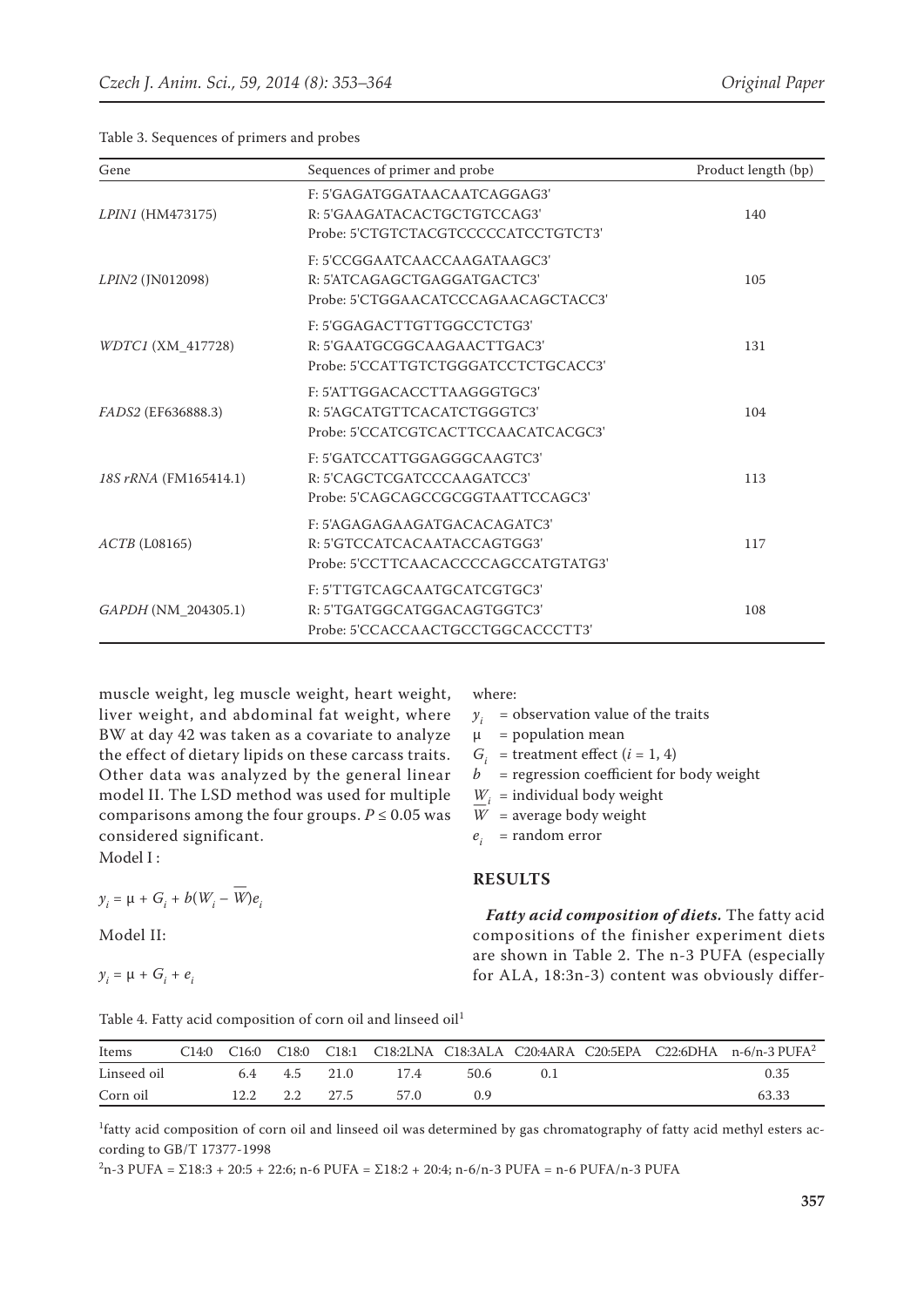| Items                        | CO <sup>1</sup> | CL1              | CL2               | LO               | <b>RMSE</b> | P-value |
|------------------------------|-----------------|------------------|-------------------|------------------|-------------|---------|
| 42-day body weight (kg)      | 2.32            | 2.31             | 2.31              | 2.25             | 0.12        | 0.786   |
| $0-21$ -day body gain (g)    | 585ab           | 636 <sup>a</sup> | 616 <sup>a</sup>  | 556 <sup>b</sup> | 48          | 0.073   |
| 0–21-day feed/gain $(g/g)$   | $1.42^{ab}$     | $1.35^{b}$       | 1.39 <sup>b</sup> | $1.46^a$         | 0.05        | 0.019   |
| $21-42$ -day feed/gain (g/g) | 1.80            | 1.83             | 1.81              | 1.77             | 0.08        | 0.657   |
| 0–42-day feed/gain $(g/g)$   | 1.70            | 1.70             | 1.70              | 1.69             | 0.06        | 0.991   |

Table 5. Effects of dietary oil lipids on growth traits of broiler chickens

RMSE = root mean-square error

 ${}^{1}CO = 5\%$  corn oil group, CL1 = 3.75% corn oil + 1.25% linseed oil group, CL2 = 2.5% corn oil + 2.5% linseed oil group, LO = 5% linseed oil group;  $n = 30$ 

a,bwithin the same row, means with different letter represent  $P \le 0.05$ , means with the same letter or no letter represent  $P > 0.05$ 

ent among the four treatments. The replacement of corn oil with linseed oil increased n-3 PUFA (especially for ALA, 18:3n-3) content while decreased n-6 PUFA (especially for LNA, 18:2n-6), 18:2n-6/18:3n-3 ratio, and n-6/n-3 PUFA ratio in diets. ALA (18:3n-3) levels in CL1, CL2, and LO treatments were 4.06, 11.9, and 18.3 times of those in CO treatment, respectively. LNA (18:2n-6) levels in CL1, CL2, and LO treatments were 99, 85.6, and 78.4% of those in CO group, respectively. Dietary 18:2n-6/18:3n-3 ratios were 62.53, 15.24, 4.49, and 2.69, while dietary n-6/n-3 PUFA ratios were 2.56, 2.38, 1.91, and 1.50 in CO, CL1, CL2, and LO groups, respectively (Table 2).

*Effects of dietary corn oil replaced by linseed oil on performance of broiler chickens***.** The effects of the replacement of dietary corn oil with linseed oil on growth traits of broiler chickens are shown in Table 5. The replacement of the dietary corn oil with linseed oil did not significantly affect 42-day body weight, 21–42-day and 0–42-day feed conversion (feed/gain, *P* > 0.05) of broiler chickens, but significantly affected 0–21-day feed conversion (feed/gain,  $P < 0.05$ ) and weakly affected  $0-21$ -

day body gain (*P* < 0.1). The feed efficiency (feed/ gain) and the body gain of CL1 and CL2 broilers in 0–21 days were significantly higher than those of LO broilers ( $P < 0.05$ ) (Table 5). The effects of the replacement of dietary corn oil with linseed oil on carcass traits of broiler chickens are shown in Table 6. The replacement of dietary corn oil with linseed oil did not significantly affect the traits including heart weight, liver weight, leg muscle weight, and abdominal fat weight (*P* > 0.05). However, the breast muscle weight of LO broilers was by about 16% lower than that of animals in the other groups  $(P < 0.05)$  (Table 6).

*Effects of the replacement of corn oil by linseed oil on fatty acid composition of breast muscle.*  Fatty acid compositions of total fat in breast muscle of broiler chickens are presented in Table 7. Corn oil replaced by linseed oil had no significant effect on the deposition of total saturated fatty acid (SFA) content in breast muscle. However, the 14:0 content in birds of CO group was significantly higher than that of animals in the other groups  $(P < 0.01)$ , the 18:0 content in LO group was the most abundant ( $P < 0.05$ ). The 16:0 was the major

| Group                    | CO <sup>1</sup> | CL1              | CL2              | LO               | <b>RMSE</b> | $P$ -value |
|--------------------------|-----------------|------------------|------------------|------------------|-------------|------------|
| Body weight (kg)         | 2.33            | 2.30             | 2.38             | 2.25             | 0.11        | 0.502      |
| Breast muscle weight (g) | $455^{\circ}$   | 458 <sup>a</sup> | 442 <sup>a</sup> | 388 <sup>b</sup> | 37          | 0.034      |
| Leg muscle weight $(g)$  | 303             | 300              | 336              | 315              | 30          | 0.200      |
| Heart weight $(g)$       | 7.8             | 8.2              | 8.8              | 9.2              | 1.2         | 0.272      |
| Liver weight $(g)$       | 42.8            | 40.5             | 41.6             | 42.9             | 3.8         | 0.682      |
| Abdominal fat weight (g) | 29.1            | 34.2             | 38.5             | 34.9             | 8.1         | 0.279      |

Table 6. Effects of dietary oil lipids on carcass traits of broiler chickens

RMSE = root mean-square error

 ${}^{1}CO = 5\%$  corn oil group, CL1 = 3.75% corn oil + 1.25% linseed oil group, CL2 = 2.5% corn oil + 2.5% linseed oil group, LO = 5% linseed oil group;  $n = 6$ 

a,bwithin the same row, means with different letter represent *P* ≤ 0.05, means with the same letter or no letter represent *P* > 0.05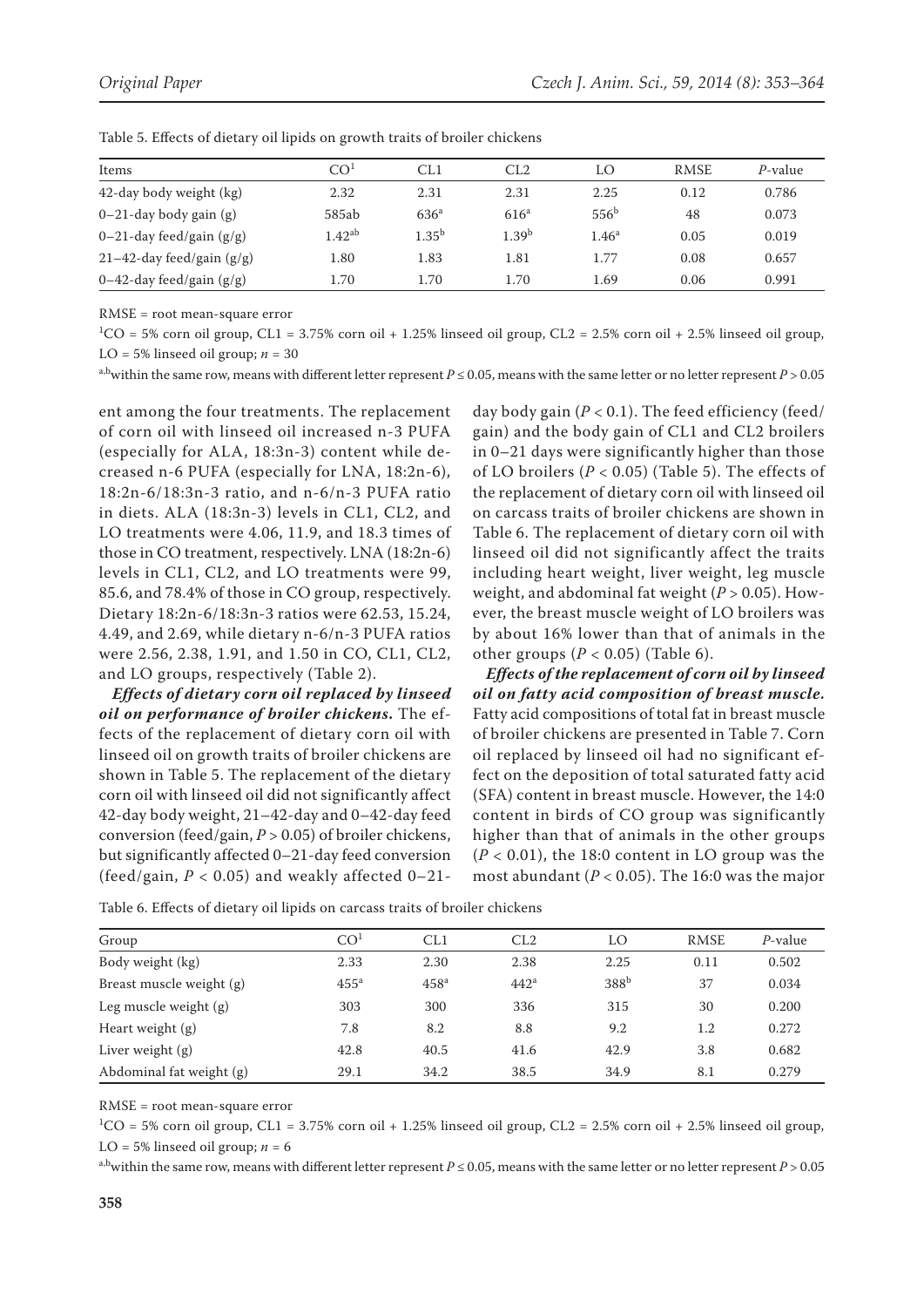SFA in breast muscle as that in diets, its proportion in breast muscle was not significantly changed by dietary fatty acid.

The replacement of dietary corn oil with linseed oil unchanged total monounsaturated fatty acid (MUFA) enrichment in breast muscle of broiler chickens. However, 20:1 proportion of CO group was lower than that of CL1 group ( $P < 0.05$ ) in breast muscle, the differences among CL1, CL2, and LO groups were not significant (Table 7).

The replacement of corn oil with linseed oil had no significant effect on the total PUFA proportion, but it significantly changed the proportion of n-6 PUFA (*P* < 0.01), n-3 PUFA (*P* < 0.01), 18:2n-6/ 18:3n-3 ratio (*P* < 0.01), and n-6/n-3 PUFA ratio (*P* < 0.01) in breast muscles of broiler chickens. These items presented significant differences among the four treatments (Table 7). With the decrease of dietary 18:2n-6/18:3n-3 ratio by the replacement of corn oil with linseed oil, the enrichment of n-3 PUFA in breast muscle linearly increased  $(P < 0.01)$ . Comparing with CO group, n-3 PUFA contents in breast muscle of CL1, CL2, and LO broilers were elevated by 50.1, 81.0, and 123.8%, respectively (Table 7). On the contrary, the content of n-6 PUFA (*P* < 0.01), 18:2n-6/18:3n-3 ratio (*P* < 0.01), and n-6/n-3 ratio (*P* < 0.01) in breast muscle of corresponding treatments linearly decreased (Table 7). The 18:2n-6/18:3n-3 ratios of CO, CL1, and CL2 groups were 32.84, 5.54, and 2.27 times of those in LO group, respectively. The n-6/n-3 PUFA ratios of CO, CL1, and CL2 groups

Table 7. Fatty acid composition (each fatty acid/total fatty acid; %) of breast muscle

| Items                       | CO <sup>1</sup>    | CL1                | CL2                | LO                 | <b>RMSE</b> | $P$ -value               |
|-----------------------------|--------------------|--------------------|--------------------|--------------------|-------------|--------------------------|
| 14:0                        | $0.32^{a}$         | $0.24^{\rm b}$     | 0.22 <sup>b</sup>  | $0.24^{\rm b}$     | 0.04        | 0.007                    |
| 16:0                        | 16.34              | 13.76              | 15.01              | 15.56              | 0.72        | 0.108                    |
| 17:0                        | 3.01               | 2.48               | 2.87               | 2.54               | 0.41        | 0.141                    |
| 18:0                        | 6.61 <sup>b</sup>  | 6.22 <sup>b</sup>  | 6.45 <sup>b</sup>  | 7.02 <sup>a</sup>  | 0.41        | 0.026                    |
| $\mathbf{SFA}^2$            | 26.29              | 22.70              | 24.55              | 25.35              | 0.86        | 0.168                    |
| 16:1                        | 2.32               | 1.93               | 2.02               | 2.11               | 0.25        | 0.195                    |
| 18:1                        | 25.60              | 26.05              | 25.92              | 26.62              | 1.86        | 0.890                    |
| 20:1                        | 1.41 <sup>b</sup>  | 1.81 <sup>a</sup>  | 1.85 <sup>a</sup>  | 1.89 <sup>a</sup>  | 0.20        | 0.011                    |
| $MUFA^3$                    | 28.74              | 28.87              | 29.12              | 30.57              | 1.67        | 0.404                    |
| 18:2 LNA                    | $24.35^{a}$        | $22.30^a$          | $18.06^{b}$        | 14.98 <sup>c</sup> | 1.51        | $0.000*$                 |
| 20:2                        | 1.60               | 1.86               | 1.69               | 1.42               | 0.22        | 0.061                    |
| 20:3                        | 1.71               | 2.01               | 1.97               | 1.73               | 0.23        | 0.238                    |
| 20:4 ARA                    | 7.05 <sup>a</sup>  | 7.08 <sup>a</sup>  | 6.28 <sup>a</sup>  | $4.42^{b}$         | 0.91        | 0.003                    |
| $n-6$ PUFA $4$              | 35.23 <sup>a</sup> | $32.74^{b}$        | 27.99c             | $21.88^{d}$        | 1.46        | $< 0.001*$               |
| 18:3 ALA                    | 0.50 <sup>d</sup>  | $2.72^{\circ}$     | $5.37^{b}$         | 10.06 <sup>a</sup> | 1.07        | $< 0.001\ensuremath{^*}$ |
| 20:5 EPA                    | 1.39 <sup>c</sup>  | 2.02 <sup>b</sup>  | 2.40 <sup>b</sup>  | 3.10 <sup>a</sup>  | 0.30        | $< 0.001*$               |
| 22:5 DPA                    | 1.15 <sup>b</sup>  | $1.25^{ab}$        | $1.32^{ab}$        | 1.43 <sup>a</sup>  | 0.20        | $0.020*$                 |
| 22:6 DHA                    | 6.60 <sup>b</sup>  | 8.43 <sup>a</sup>  | 8.49 <sup>a</sup>  | 7.09 <sup>ab</sup> | 0.93        | 0.04                     |
| n-3 PUFA <sup>5</sup>       | 9.76 <sup>d</sup>  | 14.65 <sup>c</sup> | 17.67 <sup>b</sup> | $21.84^{a}$        | 0.85        | $< 0.001*$               |
| PUFA <sup>6</sup>           | 43.04              | 43.48              | 45.67              | 40.60              | 5.38        | 0.676                    |
| <b>Total Fatty Acid</b>     | 99.97              | 100.03             | 100.02             | 100                |             |                          |
| $18:2n-6/18:3n-3$           | 48.61 <sup>a</sup> | 8.20 <sup>b</sup>  | 3.37 <sup>c</sup>  | 1.48 <sup>c</sup>  | 2.28        | $< 0.01*$                |
| $n-6/n-3$ PUFA <sup>7</sup> | $3.62^{\rm a}$     | $2.27^{b}$         | $1.58^{\rm c}$     | 1.01 <sup>d</sup>  | 0.25        | $< 0.001*$               |

RMSE = root mean square error

 ${}^{1}CO = 5\%$  corn oil group, CL1 = 3.75% corn oil + 1.25% linseed oil group, CL2 = 2.5% corn oil + 2.5% linseed oil group, LO = 5% linseed oil group;  $n = 6$ 

 ${}^{2}\Sigma14:0+16:0+17:0+18:0; {}^{3}\Sigma16:1+18:1+20:1; {}^{4}\Sigma18:2+20:2+20:3+20:4; {}^{5}\Sigma18:3+20:5+22:5+22:6; {}^{6}\Sigma n-3$  PUFA + n-6 PUFA; <sup>7</sup>n-6 PUFA/n-3 PUFA

a–dwithin the same row, means with different letter represent *P* ≤ 0.05, means with the same letter represent *P >* 0.05 \*item linearly significant by One-Way ANOVA analysis with SPSS software (Version 13.0)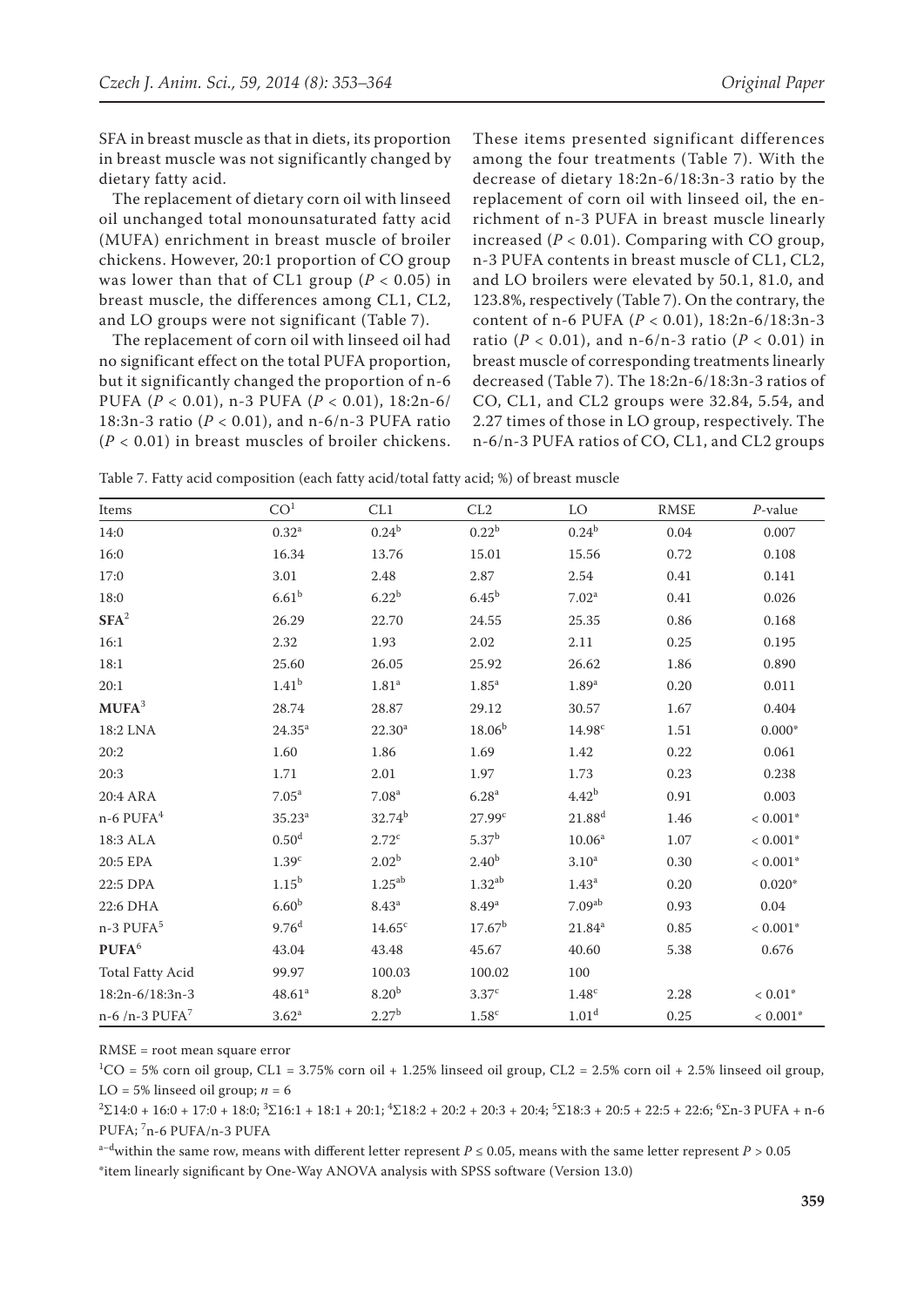were 3.58, 2.24, and 1.56 times of those in LO group, respectively (Table 7).

For n-6 PUFA, LNA (18:2n-6) was the predominant PUFA in diets. Its deposition was abundant in breast muscle of broiler chickens, too (Table 7). The enrichment proportion of LNA (18:2n-6, *P* < 0.01) in breast muscle of broiler chickens linearly decreased with the increase of dietary linseed oil (enriching 18:3n-3). The content of LNA (18:2n-6) and arachidonic acid (ARA, 20:4n-6) in breast muscle of the LO group was significantly lower than that of other groups, and the LNA (18:2n-6) content of CL2 group was significantly lower than that of CO and CL1 groups (Table 7).

For n-3 PUFA, the enrichment of ALA (18:3n-3) in breast muscle of broiler chickens was dramatically elevated (linearly, *P* < 0.01) with the increase of dietary linseed oil (18:3n-3) content (Table 7). The enrichment of ALA (18:3n-3) in CL1, CL2, and LO groups was 5.44, 10.74, and 20.12 times of that in the CO group, respectively. The enrichment of EPA (20:5n-3, *P* < 0.01) and DPA (22:5n-3, *P* < 0.05) in breast muscle of broiler chickens was

also linearly elevated with the increase of dietary linseed oil/18:3n-3 content, the contents of EPA (20:5n-3) and DPA in LO group were significantly higher than those in CO group  $(P < 0.05$ , Table 7). For the enrichment of DHA in breast muscle, the proportion of DHA in CO group was significantly lower than that in CL1 and CL2 groups, while there were not significant differences among other groups (Table 7).

*Expression of lipid metabolism related genes in breast muscle and abdominal fat.* In this study, it was found that the mRNA levels of three reference genes (*18S rRNA*, *ACTB,* and *GAPDH*) exhibited significant differences between breast muscle and abdominal fat, dietary oil significantly affected the expression of *18S rRNA*, *ACTB,* and *GAPDH* (Table 8). So the expression values of objective genes were normalized based upon the constant amount of RNA and cDNA amplified. The relative mRNA levels of *LPIN1*, *LPIN2*, *WDTC1,* and *FADS2* were presented in Table 8. The mRNA levels of *LPIN1*  (*P* < 0.01), *LPIN2* (*P* < 0.01), and *FADS2* (*P* < 0.01) in abdominal fat of broiler chickens were markedly

Table 8. Effects of different dietary oil lipids on relative expression of genes in breast muscle and abdominal fat

| Gene               | Tissue        | CO <sup>1</sup> | CL1                 | CL2               | LO                | <b>RMSE</b> | $P$ -value | Tissue <sup>2</sup><br>$(n = 24)$ |
|--------------------|---------------|-----------------|---------------------|-------------------|-------------------|-------------|------------|-----------------------------------|
| <i>LPIN1</i>       | breast muscle | 1.00            | 1.18                | 1.47              | 1.57              | 0.62        | 0.440      | 1.30                              |
|                    | abdominal fat | $2.26^{ab}$     | 1.33 <sup>a</sup>   | 6.33 <sup>c</sup> | $4.66^{bc}$       | 1.83        | 0.001      | $3.53*$                           |
| <i>LPIN2</i>       | breast muscle | 1.26            | 1.00                | 1.76              | 1.21              | 0.55        | 0.233      | 1.27                              |
|                    | abdominal fat | 4.80            | 6.25                | 7.34              | 6.85              | 2.16        | 0.306      | $6.31*$                           |
| WDTC1 <sup>3</sup> | breast muscle | 2.19            | 1.76                | 2.96              | 2.59              | 0.98        | 0.275      | $2.33*$                           |
|                    | abdominal fat | 1.00            | 1.25                | 1.27              | 1.13              | 0.32        | 0.517      | 1.77                              |
| FADS2 <sup>4</sup> | breast muscle | 1.14            | 1.00                | 1.30              | 1.50              | 0.41        | 0.224      | 1.23                              |
|                    | abdominal fat | 3.64            | 4.16                | 4.39              | 4.69              | 1.94        | 0.850      | $4.22*$                           |
| <b>GAPDH</b>       | breast muscle | $260.73^{ab}$   | 212.01 <sup>a</sup> | $388.26^{b}$      | $137.06^a$        | 81.50       | 0.002      | 235.767*                          |
|                    | abdominal fat | 1.45            | 1.61                | 1.09              | 1.00              | 0.38        | 0.053      | 1.303                             |
| ACTB               | breast muscle | $1.41^{\rm a}$  | 1.00 <sup>a</sup>   | $1.62^{\rm a}$    | 2.67 <sup>b</sup> | 0.53        | 0.000      | 1.691                             |
|                    | abdominal fat | 2.37            | 3.39                | 3.36              | 2.57              | 1.13        | 0.356      | $2.946*$                          |
| 18S rRNA           | breast muscle | $1.95^{ab}$     | 2.21 <sup>ab</sup>  | $1.64^{\rm a}$    | $2.88^{b}$        | 0.55        | 0.015      | $2.232*$                          |
|                    | abdominal fat | 1.00            | 1.09                | 1.22              | 1.41              | 0.39        | 0.399      | 1.176                             |

RMSE = root mean square error

 ${}^{1}CO = 5\%$  corn oil group, CL1 = 3.75% corn oil + 1.25% linseed oil group, CL2 = 2.5% corn oil + 2.5% linseed oil group, LO = 5% linseed oil group;  $n = 6$ 

<sup>2</sup>comparison between the mRNA level of breast muscle and abdominal fat

 $3WDTC1$  = WD and tetratricopeptide repeats 1

 $^{4}FADS2 = \Delta - 6$  fatty acid desaturase

a–cwithin four groups, means with different letter represent  $P \le 0.05$ , with the same letter or no letter represent  $P > 0.05$ ; for each gene, the relative mRNA level of each treatment was normalized by that with the lowest average copy number  $*P < 0.01$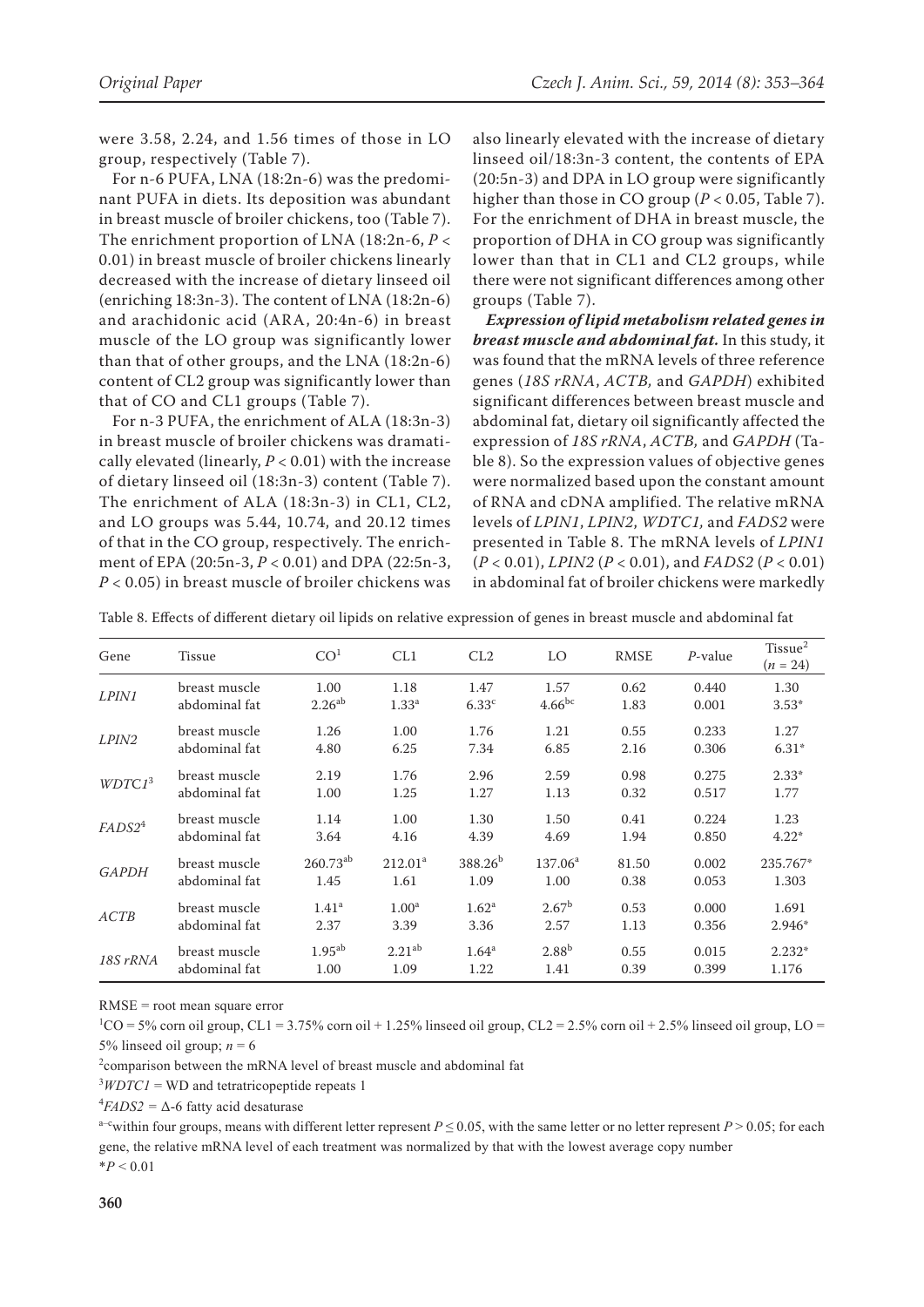higher than those in breast muscle, which were about 3, 5, and 3 times of those in breast muscle, respectively; while *WDTC1* had a higher expression level in breast muscle than that in abdominal fat (*P* < 0.01). Dietary corn oil replaced with linseed oil had no significant effect on the expression of *LPIN2*, *WDTC1,* and *FADS2* in both breast muscle and abdominal fat of broiler chickens, while the expression of *LPIN1* was significantly affected by dietary oil in abdominal fat (*P* < 0.01). The *LPIN1*  mRNA level of the CL2 group in abdominal fat was the highest, being significantly higher than that in CO group ( $P < 0.01$ ) and CL1 group ( $P <$ 0.05), and LO group value was significantly higher than that of CL1 group (Table 8).

#### **DISCUSSION**

In this study, we confirmed that the change of dietary 18:2n-6/18:3n-3 PUFA did not affect 42-day body weight, 0–42-day feed conversion efficiency (feed/gain), leg muscle weight, abdominal fat weight of broiler chickens as reported in previous studies (Martin et al. 2007; Qi et al. 2010; Benatmane et al. 2011). We observed that 5% linseed oil significantly decreased the breast muscle weight by about 16% (Table 6), it indicated that linseed oil as a single oil lipid provider in diets had negative effect on the development of breast muscle in broiler chickens, which might be related with that chickens of LO group had low body gain in the early growth stage (0–21 days, Table 5). This result was inconsistent with some reports that feeding a linseed diet had no significant effect on breast muscle weight (Martin et al. 2007; Qi et al. 2010). The inconsistence might be due to the differences among the trial designs of those researches. The relatively higher breast muscle weight in CO, CL1, and CL2 treatments may be related with that the diets containing corn oil were more beneficial to the breast muscle development of broiler chickens, or that the antinutritional factors in linseed oil had some negative effects on the breast muscle development of broilers (Bond et al. 1997). It was reported by Brue and Latshaw (1985) that daily heat production was lesser when corn oil was fed to broiler chickens.

The MUFA and SFA have double origins, directly from the diet and by *de novo* synthesis, while PUFA can only have a dietary origin (Villaverde et al. 2006; Ferrini et al. 2010). Our research indicated that varying the ratio of 18:2n-6/18:3n-3 in diets had a weak effect on 16:1 and 18:1 concentrations in tissues as observed by Qi et al. (2010). We found that increasing dietary 18:3n-3 in a low-dosage manner (replacing 1.5% dietary corn oil with linseed oil) could increase the deposition of 20 : 1 in breast muscle; however, further adding linseed oil in diets did not change 20 : 1 proportion in breast muscle of broiler chickens, which reflected that the deposition of 20 : 1 appeared to be tightly regulated by feedback inhibition of n-3 PUFA.

Our study confirmed that the fatty acid compositions of total n-3 PUFA (including ALA, 18:3n-3) and n-6 PUFA (including LNA, 18:2n-6) in poultry meat were affected by the dietary fat source in a dosage-dependence manner as Qi et al. (2010) reported. It may be related with that a competition existed between the n-3 and n-6 fatty acid families for metabolism with an excess of one causing a significant decrease in the conversion of the other (Schmitz and Ecker 2008).

Individuals eating diets containing large amounts of linoleic acid will deposit this component readily in the tissue and complex lipids where it will be elongated and desaturated to ARA. In this study, the ARA (20:4n-6) levels of treatments containing corn oil with different proportions (CO, CL1, and CL2, enriching with LNA) were higher than that of LO group in breast muscle, but the ARA (20:4n-6) levels were similar among CO, CL1, and CL2 groups, which suggested that dietary LNA (18:2n-3) could increase ARA deposition in meat in a dosage-independent manner. LO group had the lowest ARA (20:4n-6), which also reflected that high amounts of ALA (18:3n-3) could decrease the conversion of LNA (18:2n-6) to ARA (20:4n-6) (Coetzee and Hoffman 2003; He et al. 2009).

Chickens have the ability to convert a small portion of dietary ALA (18:3n-3) to its derivatives. Conversion of ALA (18:3n-3) to EPA (20:5n-3) involves sequential ∆6-desaturation, chain elongation, and ∆5- desaturation. EPA is, in turn, converted to DPA (Olomu and Baracos 1991; Lopez-Ferrer et al. 1999; Coetzee and Hoffman 2003). As several reports (Haug et al. 2007; Ponte et al. 2008; Qi et al. 2010), our study (Table 7) showed that reducing dietary 18:2n-6/18:3n-3 ratio linearly increased the enrichment of EPA and DPA, which implied that dietary n-3 PUFAs gave rise to higher tissue levels of EPA and DPA in a dosage-dependent manner. It was reported that when the ratio of human dietary LNA and ALA was 4 : 1 or even lower, more ALA could convert to EPA (Indu 1992).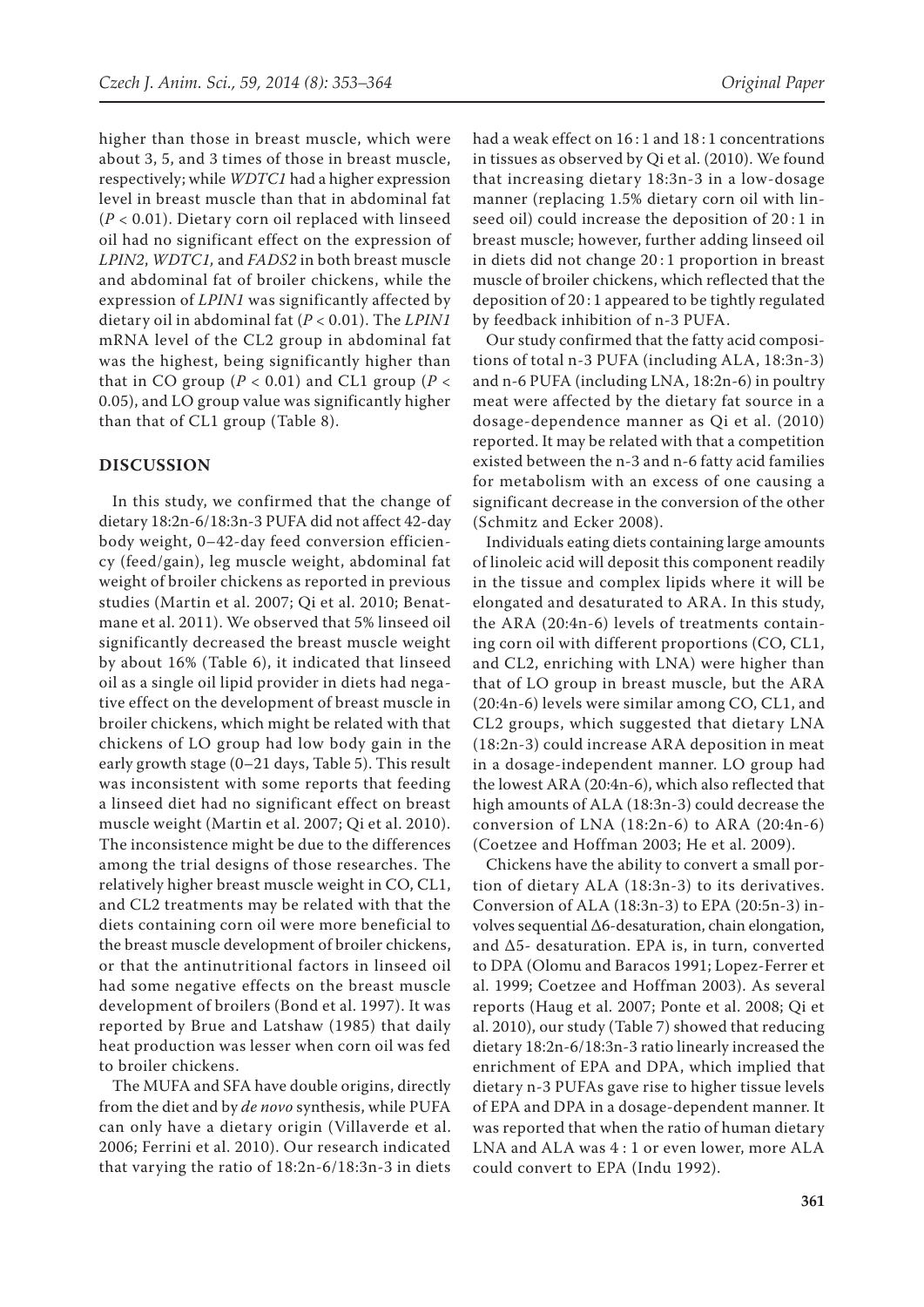DHA is synthesized from DPA. In this study (Table 7), we observed that decreasing dietary 18:2n-6/ 18:3n-3 ratio (from 48.6 to 8.2) increased the enrichment proportion of DHA (22:6n-3), but further decreasing 18:2n-6/18:3n-3 ratio in diets could not increase the enrichment of DHA (22:6n-3). It indicated that DHA synthesis appeared to be tightly regulated by feedback inhibition as observed by Leitzmann et al. (2004)*.* This also reflects that ALA conversion is severely constrained for DHA. It has been reported that increasing the availability of dietary ALA (18:3n-3) did not obligatorily enhance DHA synthesis and even might decrease tissue DHA concentrations (Leitzmann et al. 2004). This study showed that CL2 chickens had relatively high LC-PUFA content (especially DHA; Table 7) and breast muscle weight (Table 6). It seems that feeding diets containing equivalent corn oil and linseed oil would be a good choice for producing broiler chickens enriching with LC-PUFA.

PUFA including n-3 PUFA or its derivatives can directly act at the level of nucleus to influence the transcription activity of transcription factors and in turn the transcription of their target genes responding to diverse cellular processes including adipogenesis (Sampath and Ntambi 2005; Luo et al. 2009). So the expression levels of the genes involved in lipogenic metabolism were assessed in our study. We observed that increasing dietary n-3 PUFA increased the expression of chicken *LPIN1*  in abdominal fat, but further increasing n-3PUFA in diet could not up-regulate the mRNA level of chicken *LPIN1*. It indicated that the expression of chicken *LPIN1* appeared to be tightly regulated by feedback inhibition in a tissue-specific manner. We also noticed that the mRNA level of *LPIN1*  in abdominal fat of CL2 chickens was the highest among treatments, suggesting a co-regulation of enriching n-3PUFA diet with genes involved in LC-PUFA and cholesterol synthesis.

Several studies indicated the expressions of *LPIN1, LPIN2, FADS2,* and *WDTC1* were under the regulation of fatty acids in other species. Lai et al. (2008) found that the effect of human *WDTC1*  variation on obesity had a strong interaction with MUFA intake. Martin et al. (2007) studied the expression of *LPIN1*, *LPIN2,* and *FADS2* in the same population. They found that comparing with a saturated fatty acid diet, *LPIN1* transcription in liver was negatively regulated by PUFA containing diets in wild-type mice whereas not in *PPAR*α*-/-*mice, *FADS2* was negatively regulated by PUFA containing diets in both wild-type mice and *PPARα-/-*mice, while *LPIN2* was negatively regulated by several types of PUFA diets. *FADS2* was considered the rate-limiting enzyme in the formation of LC-PUFAs and could promote the conversion of ALA (18:3) to EPA (20:5) (Innis 2003; Nakamura and Nara 2004; Park et al. 2009; Glaser et al. 2010). Theil and Lauridsen (2007) found that the expression of hepatic *FADS2* gene in porcine was influenced by the n-6 to n-3 PUFA ratio. In this study, we failed to detect the change of chicken *LPIN2*, *FADS2,* and *WDTC1*, which may be related with that the expression changes of these genes induced by diet PUFAs may be tissue/genotype-specific, or oil type/dosage-dependent. More works need to be done for unveiling the molecular mechanism about the deposition of fatty acid.

## **CONCLUSION**

Dietary 18:2n-6/18:3n-3 ratio did not affect the growth performances of broilers in 0–42 days. The deposition of desirable n-3 LC-PUFA, 18:2n-6/ 18:3n-3, and n-6/n-3 PUFA ratios in breast muscle were more favourable with a lower ratio of dietary 18:2n-6/18:3n-3, while comparing with LO diet, increasing the 18:2n-6/18:3n-3 ratio significantly increased the breast muscle weight of broilers. Our research helps offer a valid way to meet the demand of producer and consumer for meat that is nutritionally beneficial. The significant change of the expression of *LPIN1* implied that *LPIN1* may be involved in the regulation of PUFA content. A better study of *LPIN1* would help understanding the mechanism underlying the deposition of PUFA in poultry meat.

## **REFERENCES**

- Benatmane F., Kouba M., Youyou A., Mourot J. (2011): Effect of a linseed diet on lipogenesis, fatty acid composition and stearoyl-CoA-desaturase in rabbits. Animal, 5, 1993–2000.
- Bond J., Julian R., Squires E. (1997): Effect of dietary flaxseed on broiler growth, erythrocyte deformability, and fatty acid composition of erythrocyte membranes. Canadian Journal of Animal Science, 77, 279–286.
- Brenna J.T., Salem Jr. N., Sinclair A.J., Cunnane S.C. (2009): Alpha-linolenic acid supplementation and conversion to n-3 long-chain polyunsaturated fatty acids in humans. Prostaglandins, Leukotrienes, and Essential Fatty Acids, 80, 85–91.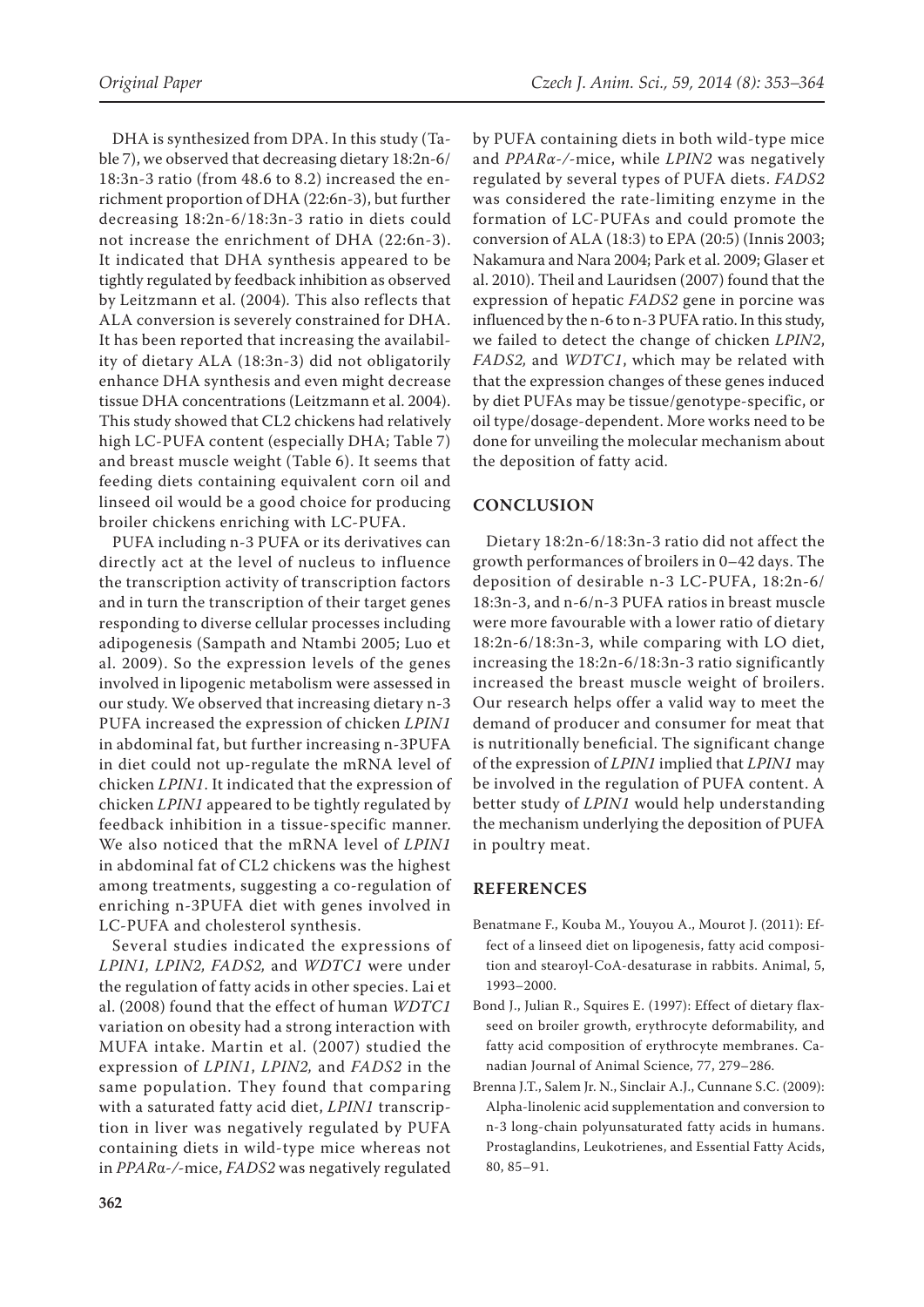- Brue R.N., Latshaw J.D. (1985): Energy utilization by the broiler chicken as affected by various fats and fat levels. Poultry Science, 64, 2119–2130.
- Bustin S. (2002): Quantification of mRNA using real-time reverse transcription PCR (RT-PCR): trends and problems. Journal of Molecular Endocrinology, 29, 23–29.
- Chen W., Guo Y.M., Huang Y.Q., Shi Y.H., Zhang C.X., Wang J.W. (2010): Effect of energy restriction on growth, slaughter performance, serum biochemical parameters and *LPIN2*/*WDTC1* mRNA expression of broilers in the later phase. The Journal of Poultry Science, 49, 12–19.
- Coetzee G., Hoffman L. (2003): Effects of various dietary n-3/n-6 fatty acid ratios on the performance and body composition of broilers. South African Journal of Animal Science, 32, 175–184.
- Ferrini G., Manzanilla E.G., Menoyo D., Esteve-Garcia E., Baucells M.D., Barroeta A.C. (2010): Effects of dietary n-3 fatty acids in fat metabolism and thyroid hormone levels when compared to dietary saturated fatty acids in chickens. Livestock Science, 131, 287–291.
- Folch J., Lees M., Sloane-Stanley G. (1957): A simple method for the isolation and purification of total lipids from animal tissues. Journal of Biological Chemistry, 226, 497–509.
- Gangisetty O., Reddy D.S. (2009): The optimization of TaqMan real-time RT-PCR assay for transcriptional profiling of *GABA-A* receptor subunit plasticity. Journal of Neuroscience Methods, 181, 58–66.
- Glaser C., Heinrich J., Koletzko B. (2010): Role of *FADS1* and *FADS2* polymorphisms in polyunsaturated fatty acid metabolism. Metabolism, 59, 993–999.
- Hader T., Muller S., Aguilera M., Eulenberg K.G., Steuernagel A., Ciossek T., Kuhnlein R.P., Lemaire L., Fritsch R., Dohrmann C., Vetter I.R., Jackle H., Doane W.W., Bronner G. (2003): Control of triglyceride storage by a WD40/TPR-domain protein. EMBO Reports, 4, 511–516.
- Haug A., Eich-Greatorex S., Bernhoft A., Wold J.P., Hetland H., Christophersen O.A., Sogn T. (2007): Effect of dietary selenium and omega-3 fatty acids on muscle composition and quality in broilers. Lipids in Health and Disease, 6, 1–9.
- He X.P., Xu X.W., Zhao S.H., Fan B., Yu M., Zhu M.J., Li C.C., Peng Z.Z., Liu B. (2009): Investigation of *LPIN1* as a candidate gene for fat deposition in pigs. Molecular Biology Reports, 36, 1175–1180.
- Herdmann A., Nuernberg K., Martin J.,, Nuernberg G., Doran O. (2010): Effect of dietary fatty acids on expression of lipogenic enzymes and fatty acid profile in tissues of bulls. Animal, 4, 755–762.
- Indu M. (1992): n-3 fatty acids in Indian diets comparison of the effects of precursor (alpha-linolenic acid) vs product (long chain n-3 poly unsaturated fatty acids). Nutrition Research, 12, 569–582.
- Innis S.M. (2003): Perinatal biochemistry and physiology of long-chain polyunsaturated fatty acids. The Journal of Pediatrics, 143, 1–8.
- Jing M., Gakhar N., Gibson R.A., House J.D. (2013): Dietary and ontogenic regulation of fatty acid desaturase and elongase expression in broiler chickens. Prostaglandins, Leukotrienes and Essential Fatty Acids (PLEFA), 89, 107–113.
- Kim S.C., Adesogan A.T., Badinga L., Staples C.R. (2007): Effects of dietary n-6:n-3 fatty acid ratio on feed intake, digestibility, and fatty acid profiles of the ruminal contents, liver, and muscle of growing lambs. Journal of Animal Science, 85, 706–716.
- Lai C.Q., Parnell L.D., Arnett D.K., Garcia-Bailo B., Tsai M.Y., Kabagambe E.K., Straka R.J., Province M.A., An P., Borecki I.B. (2008): *WDTC1*, the ortholog of Drosophila *adipose* gene, associates with human obesity, modulated by MUFA intake. Obesity, 17, 593–600.
- Leitzmann M.F., Stampfer M.J., Michaud D.S., Augustsson K., Colditz G.C., Willett W.C., Giovannucci E.L. (2004): Dietary intake of n-3 and n-6 fatty acids and the risk of prostate cancer. The American Journal of Clinical Nutrition, 80, 204–216.
- Lkhagvadorj S., Qu L., Cai W.G., Couture O.P., Barb C.R., Hausman G.J., Nettleton D., Anderson L.L., Dekkers J.C.M., Tuggle C.K. (2010): Gene expression profiling of the short-term adaptive response to acute caloric restriction in liver and adipose tissues of pigs differing in feed efficiency. American Journal of Physiology – Regulatory, Integrative and Comparative Physiology, 298, R494–R507.
- Lopez-Ferrer S., Baucells M., Barroeta A., Grashorn M. (1999): Influence of vegetable oil sources on quality parameters of broiler meat. Archiv für Geflügelkunde, 63, 29–35.
- Luo H.F., Wei H.K., Huang F.R., Zhou Z., Jiang S.W., Peng J. (2009): The effect of linseed on intramuscular fat content and adipogenesis related genes in skeletal muscle of pigs. Lipids, 44, 999–1010.
- Martin P.G., Guillou H., Lasserre F., Dejean S., Lan A., Pascussi J.M., SanCristobal M., Legrand P., Besse P., Pineau T. (2007): Novel aspects of *PPARα*-mediated regulation of lipid and xenobiotic metabolism revealed through a nutrigenomic study. Hepatology, 45, 767–777.
- Nakamura M.T., Nara T.Y. (2004): Structure, function, and dietary regulation of Δ6, Δ5, and Δ9 desaturases. Nutrition, 24, 345–376.
- NCR (1994): Nutrient Requirements of Poultry. 9<sup>th</sup> Ed. The National Academies Press, Washington, USA.
- Olomu J., Baracos V. (1991): Influence of dietary flaxseed oil on the performance, muscle protein deposition, and fatty acid composition of broiler chicks. Poultry Science, 70, 1403–1411.